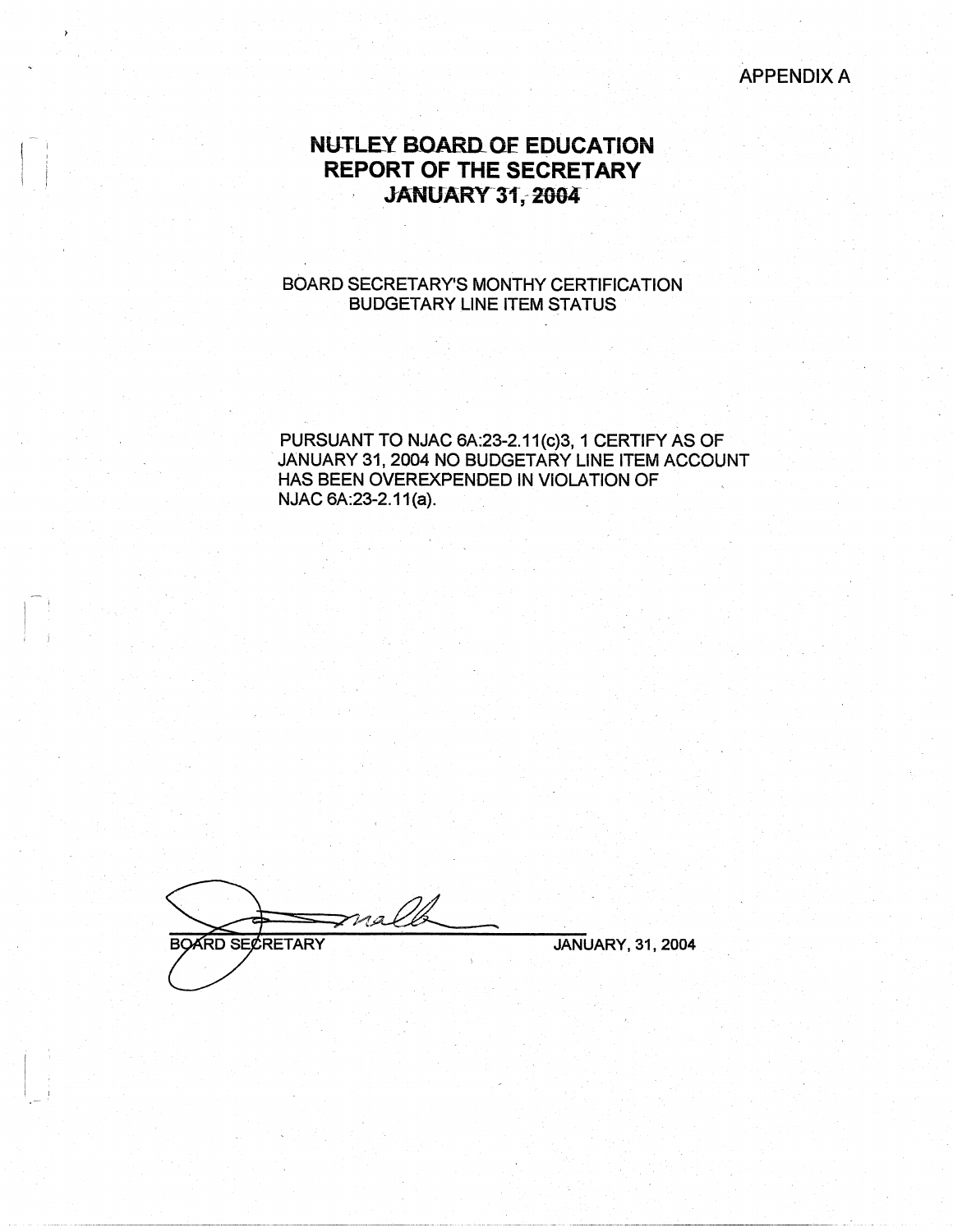**02/19/04** 

| Starting date 7/1/03 | Ending date 1/31/04 |  | <b>Fund: 10</b> |
|----------------------|---------------------|--|-----------------|
|                      |                     |  |                 |

| <b>Assets:</b> | <b>Assets and Resources</b>                  |                   |                 |
|----------------|----------------------------------------------|-------------------|-----------------|
| 101            | Cash in bank                                 |                   | \$3,126,720.11  |
| $102 - 106$    | Cash Equivalents                             |                   | \$4,020.00      |
| 111            | Investments                                  |                   | \$0.00          |
| 116            | <b>Capital Reserve Account</b>               |                   | \$116,217.18    |
| 121            | Tax levy Receivable                          |                   | \$14,669,260.50 |
|                |                                              |                   |                 |
|                | Accounts Receivable:                         |                   |                 |
| 132            | Interfund                                    | \$0.00            |                 |
| 141            | Intergovernmental - State                    | \$3,128,545.94    |                 |
| 142            | Intergovernmental - Federal                  | \$0.00            |                 |
| 143            | Intergovernmental - Other                    | \$29,395.88       |                 |
| 153, 154       | Other (net of estimated uncollectable of \$_ | \$0.00            | \$3,157,941.82  |
|                | Loans Receivable:                            |                   |                 |
| 131            | Interfund                                    | \$0.00            |                 |
| 151, 152       | Other (Net of estimated uncollectable of \$  | \$0.00            | \$0.00          |
|                | <b>Other Current Assets</b>                  |                   | \$0.00          |
|                | <b>Resources:</b>                            |                   |                 |
| 301            | <b>Estimated revenues</b>                    | \$41,386,239.87   |                 |
| 302            | Less revenues                                | (\$41,316,149.16) | \$70,090.71     |
|                | <b>Total assets and resources</b>            |                   | \$21,144,250.32 |
|                | <b>Liabilities and fund equity</b>           |                   |                 |
|                | <b>Liabilities:</b>                          |                   |                 |
|                |                                              |                   |                 |
|                |                                              |                   |                 |
| 411            | Intergovernmental accounts payable - state   |                   | \$0.00          |
| 421            | Accounts payable                             |                   | \$4,453.94      |
| 431            | Contracts payable                            |                   | \$0.00          |
| 451            | Loans payable                                |                   | \$0.00          |
| 481            | Deferred revenues                            |                   | \$0.00          |
|                | Other current liabilites                     |                   | \$0.00          |

**Total liabilities** 

1

**\$4,453.94**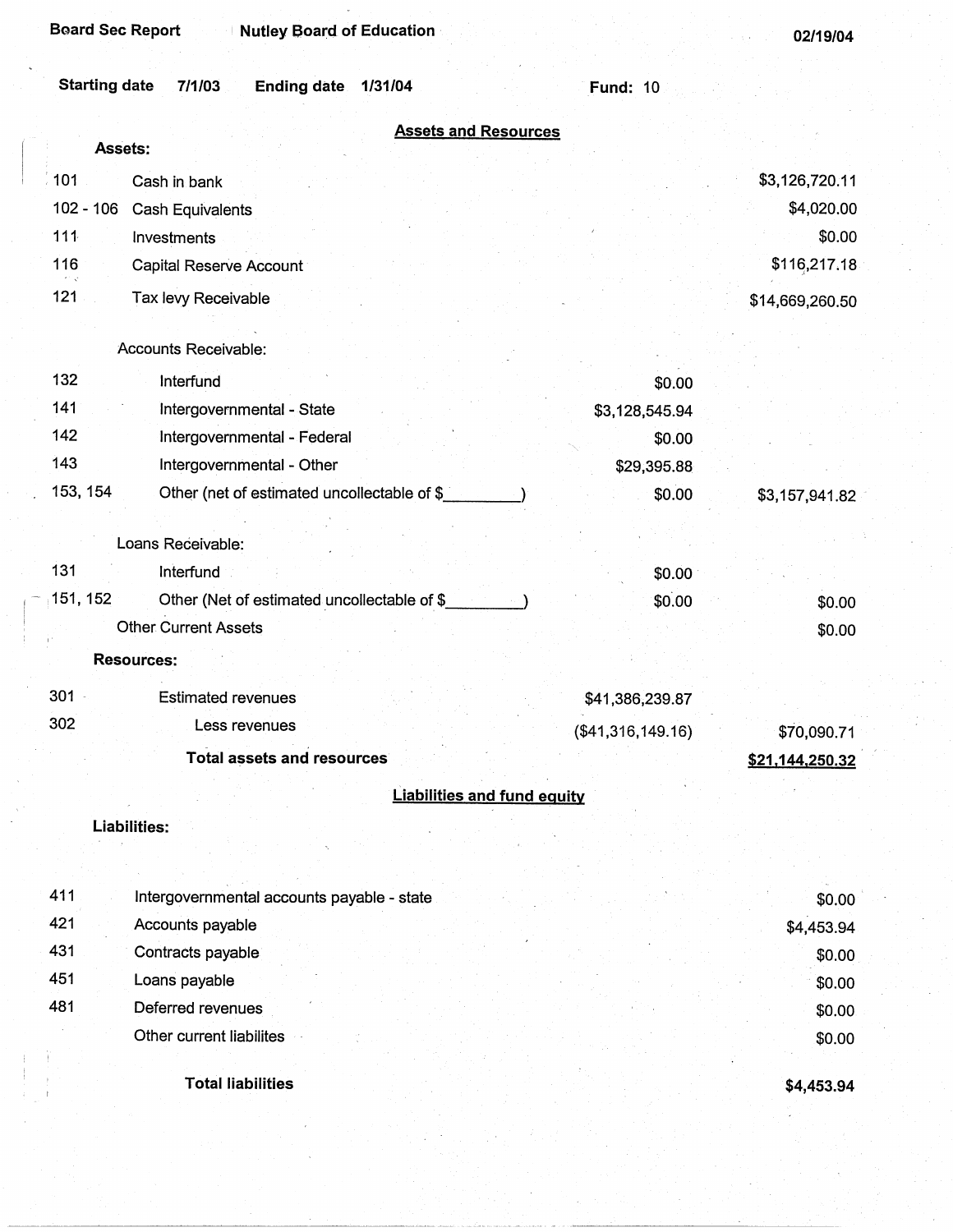| <b>Board Sec Report</b> |                 | <b>Nutley Board of Education</b>               |                   |                   |                 |                 | 02/19/04        |
|-------------------------|-----------------|------------------------------------------------|-------------------|-------------------|-----------------|-----------------|-----------------|
| <b>Starting date</b>    | 7/1/03          | <b>Ending date</b>                             | 1/31/04           |                   | <b>Fund: 10</b> |                 |                 |
|                         |                 |                                                |                   |                   |                 |                 |                 |
| <b>Fund Balance:</b>    |                 |                                                |                   |                   |                 |                 |                 |
| Appropriated:           |                 |                                                |                   |                   |                 |                 |                 |
| 753,754                 |                 | Reserve for encumbrances                       |                   |                   | \$17,570,684.65 |                 |                 |
| 761                     |                 | Capital reserve account - July                 |                   |                   |                 | \$116,000.00    |                 |
| 604                     |                 | Add: Increase in capital reserve               |                   |                   |                 | \$0.00          |                 |
| 307                     |                 | Less: Budgeted withdrawal from capital reserve |                   |                   |                 | \$0.00          | \$116,000.00    |
| 762                     |                 | Adult education programs                       |                   |                   |                 | \$0.00          |                 |
| 751,752,76x             | Other reserves  |                                                |                   |                   |                 | \$0.00          |                 |
| 601                     | Appropriations  |                                                |                   | \$41,487,727.77   |                 |                 |                 |
| 602                     |                 | Less: Expenditures                             | (\$21,489,109.48) |                   |                 |                 |                 |
|                         |                 | Encumbrances                                   | (\$17,570,684.65) | (\$39,059,794.13) |                 | \$2,427,933.64  |                 |
|                         |                 | Total appropriated                             |                   |                   |                 | \$20,114,618.29 |                 |
|                         | Unappropriated: |                                                |                   |                   |                 |                 |                 |
| 770                     |                 | Fund balance, July 1                           |                   |                   |                 | \$1,025,178.09  |                 |
| 303                     |                 | <b>Budgeted fund balance</b>                   |                   |                   |                 | \$0.00          |                 |
|                         |                 | <b>Total fund balance</b>                      |                   |                   |                 |                 | \$21,139,796.38 |
|                         |                 | <b>Total liabilites and fund equity</b>        |                   |                   |                 |                 | \$21,144,250.32 |
|                         |                 |                                                |                   |                   |                 |                 |                 |

|                                    | <b>Budgeted</b>   | <b>Actual</b>     | Variance       |
|------------------------------------|-------------------|-------------------|----------------|
| Appropriations                     | \$41,487,727.77   | \$39,059,794.13   | \$2,427,933.64 |
| <b>Revenues</b>                    | (\$41,386,239.87) | (\$41,316,149.16) | (\$70,090.71)  |
| Subtotal                           | \$101,487.90      | (\$2,256,355.03)  | \$2,357,842.93 |
| Change in capital reserve account: |                   |                   |                |
| Plus - Increase in reserve         | \$0.00            | \$217.18          | (\$217.18)     |
| Less - Withdrawal from reserve     | \$0.00            |                   | \$0.00         |
| Subtotal                           | \$101,487.90      | ( \$2,256,137.85) | \$2,357,625.75 |
| Less: Adjustment for prior year    | (\$101,487.90)    | (\$101,487.90)    |                |
| <b>Budgeted fund balance</b>       | \$0.00            | (\$2,357,625.75)  | \$2,357,625.75 |

Prepared and submitted by :

Vlo Board Secretary

 $2/19/04$  $\beta$ ate $\prime$ 

I '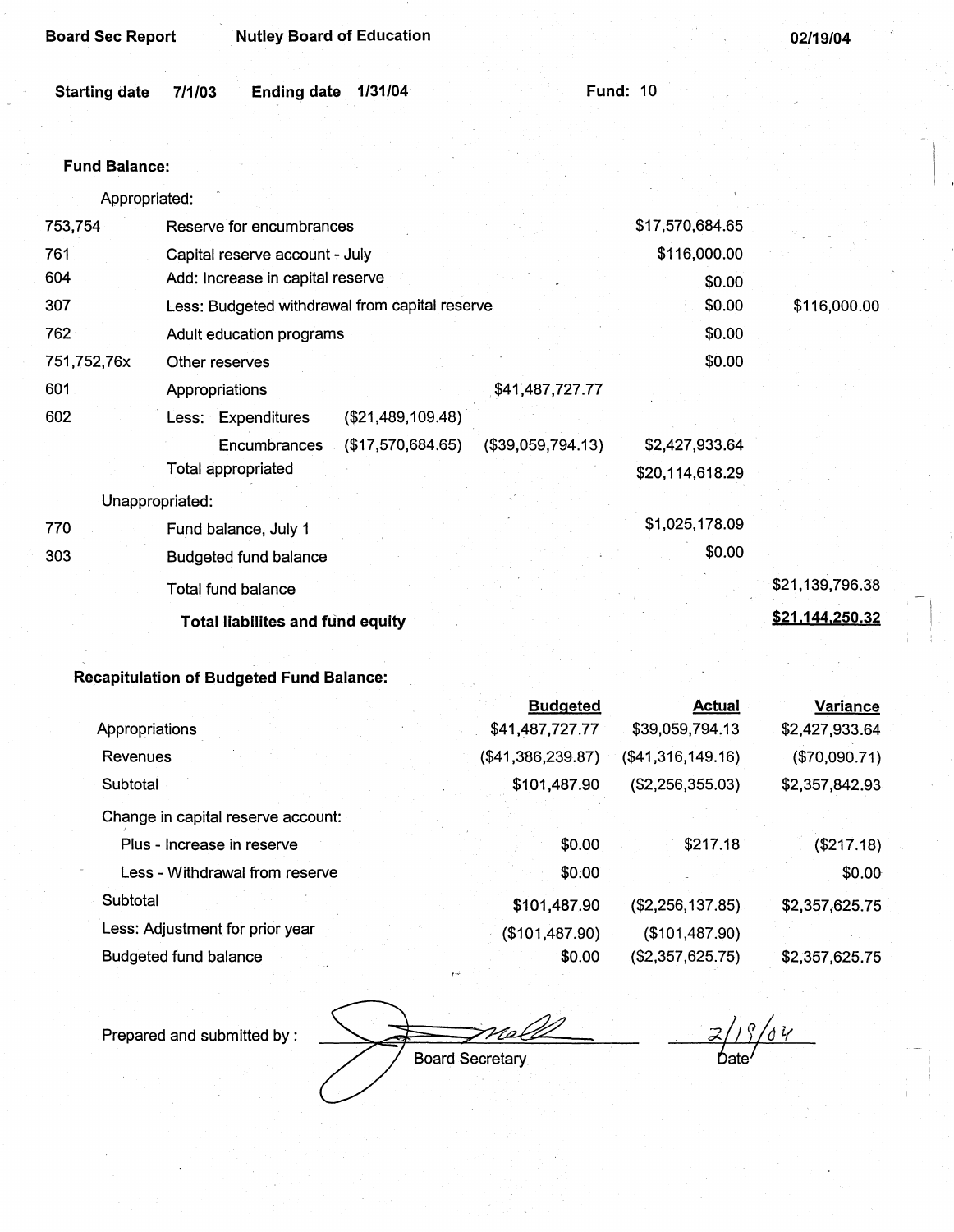| Starting date 7/1/03 | Ending date 1/31/04 |  | <b>Fund: 20.</b> |
|----------------------|---------------------|--|------------------|
|                      |                     |  |                  |

|             |                                             | <b>Assets and Resources</b>        |                 |                |
|-------------|---------------------------------------------|------------------------------------|-----------------|----------------|
|             | Assets:                                     |                                    |                 |                |
| 101         | Cash in bank                                |                                    |                 | \$279,567.45   |
| $102 - 106$ | <b>Cash Equivalents</b>                     |                                    |                 | \$0.00         |
| 111         | Investments                                 |                                    |                 | \$0.00         |
| 116         | Capital Reserve Account                     |                                    |                 | \$0.00         |
| 121         | Tax levy Receivable                         |                                    |                 | \$0.00         |
|             |                                             |                                    |                 |                |
|             | Accounts Receivable:                        |                                    |                 |                |
| 132         | Interfund                                   |                                    | \$0.00          |                |
| 141         | Intergovernmental - State                   |                                    | \$1,100.07      |                |
| 142         | Intergovernmental - Federal                 |                                    | \$440.96        |                |
| 143         | Intergovernmental - Other                   |                                    | \$0.00          |                |
| 153, 154    | Other (net of estimated uncollectable of \$ |                                    | \$0.00          | \$1,541.03     |
|             |                                             |                                    |                 |                |
|             | Loans Receivable:                           |                                    |                 |                |
| 131         | Interfund                                   |                                    | \$0.00          |                |
| 151, 152    | Other (Net of estimated uncollectable of \$ |                                    | \$0.00          | \$0.00         |
|             | <b>Other Current Assets</b>                 |                                    |                 | \$0.00         |
|             | <b>Resources:</b>                           |                                    |                 |                |
| 301         | <b>Estimated revenues</b>                   |                                    | \$1,375,614.00  |                |
| 302         | Less revenues                               |                                    | (\$549, 610.00) | \$826,004.00   |
|             | <b>Total assets and resources</b>           |                                    |                 | \$1,107,112.48 |
|             |                                             | <b>Liabilities and fund equity</b> |                 |                |
|             |                                             |                                    |                 |                |
|             | <b>Liabilities:</b>                         |                                    |                 |                |
|             |                                             |                                    |                 |                |
| 411         | Intergovernmental accounts payable - state  |                                    |                 | \$29,731.56    |
| 421         | Accounts payable                            |                                    |                 | \$0.00         |
| 431         | Contracts payable                           |                                    |                 | \$0.00         |
| 451         | Loans payable                               |                                    |                 | \$0.00         |
| 481         | Deferred revenues                           |                                    |                 | \$143,885.41   |
|             | Other current liabilites                    |                                    |                 | \$808.61       |
|             |                                             |                                    |                 |                |

-· -- \_, \_\_ ,, \_\_\_ ,, \_\_\_\_\_ \_, - -- .. ~-~--------

**Total liabilities** 

**\$174,425.58**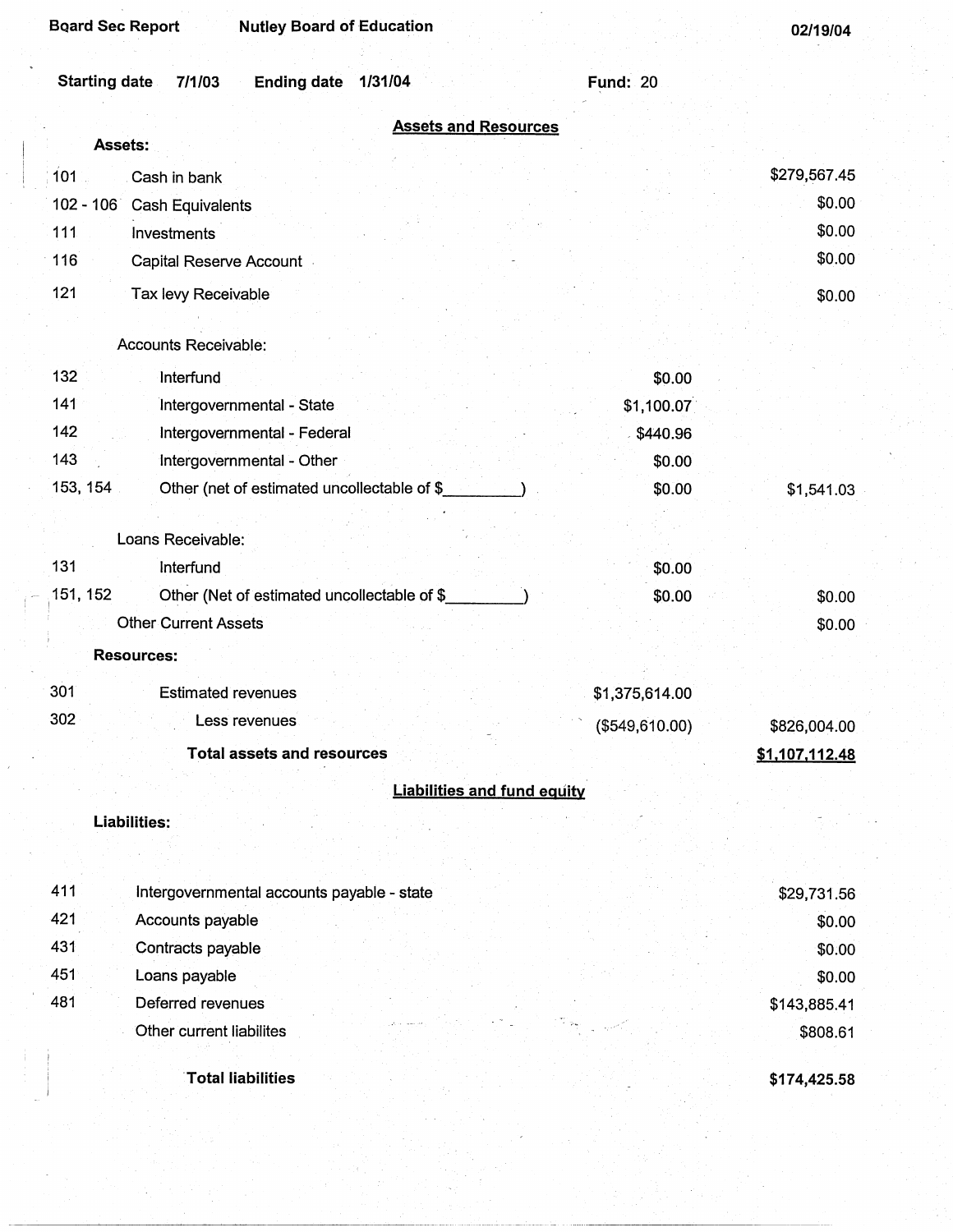| <b>Board Sec Report</b> | <b>Nutley Board of Education</b>               |                                 | 02/19/04       |
|-------------------------|------------------------------------------------|---------------------------------|----------------|
| <b>Starting date</b>    | 1/31/04<br><b>Ending date</b><br>7/1/03        | <b>Fund: 20</b>                 |                |
|                         |                                                |                                 |                |
| <b>Fund Balance:</b>    |                                                |                                 |                |
| Appropriated:           |                                                |                                 |                |
| 753,754                 | Reserve for encumbrances                       | \$198,329.27                    |                |
| 761                     | Capital reserve account - July                 | \$0.00                          |                |
| 604                     | Add: Increase in capital reserve               | \$0.00                          |                |
| 307                     | Less: Budgeted withdrawal from capital reserve | \$0.00                          | \$0.00         |
| 762                     | Adult education programs                       | \$0.00                          |                |
| 751,752,76x             | Other reserves                                 | \$0.00                          |                |
| 601                     | Appropriations                                 | \$1,509,165.71                  |                |
| 602                     | Less: Expenditures<br>( \$442, 927.30)         |                                 |                |
|                         | (\$198,329.07)<br>Encumbrances                 | (\$641, 256.37)<br>\$867,909.34 |                |
|                         | <b>Total appropriated</b>                      | \$1,066,238.61                  |                |
| Unappropriated:         |                                                |                                 |                |
| 770                     | Fund balance, July 1                           | \$0.00                          |                |
| 303                     | <b>Budgeted fund balance</b>                   | (\$133,551.71)                  |                |
|                         | Total fund balance                             |                                 | \$932,686.90   |
|                         | <b>Total liabilites and fund equity</b>        |                                 | \$1,107,112.48 |

|                                    | <b>Budgeted</b>  | <b>Actual</b>  | <b>Variance</b> |
|------------------------------------|------------------|----------------|-----------------|
| Appropriations                     | \$1,509,165.71   | \$641,256.37   | \$867,909.34    |
| Revenues                           | (\$1,375,614.00) | (\$549,610.00) | (\$826,004.00)  |
| Subtotal                           | \$133,551.71     | \$91,646.37    | \$41,905.34     |
| Change in capital reserve account: |                  |                |                 |
| Plus - Increase in reserve         | \$0.00           | \$0.00         | \$0.00          |
| Less - Withdrawal from reserve     | \$0.00           |                | \$0.00          |
| Subtotal                           | \$133,551.71     | \$91,646.37    | \$41,905.34     |
| Less: Adjustment for prior year    | \$0.00           | \$0.00         |                 |
| <b>Budgeted fund balance</b>       | \$133,551.71     | \$91,646.37    | \$41,905.34     |

Prepared and submitted by :

Board Secretary

 $\frac{18}{9}$ 04  $\overline{\mathcal{Z}}_l$ Date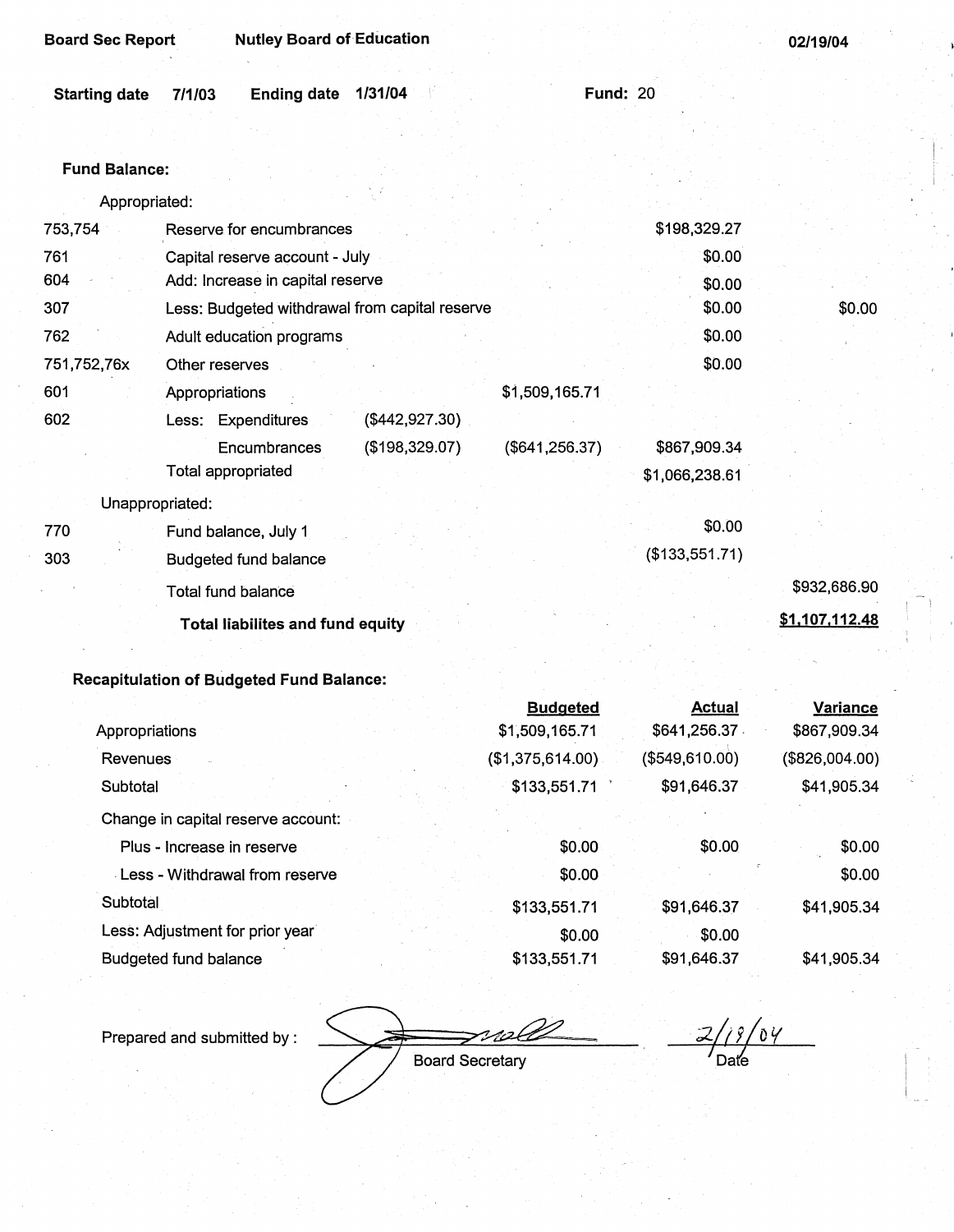**02/19/04** 

|  | Starting date 7/1/03 |  | Ending date 1/31/04 |  |  |  | <b>Fund: 30</b> |
|--|----------------------|--|---------------------|--|--|--|-----------------|
|--|----------------------|--|---------------------|--|--|--|-----------------|

|                |                  |                                    | <b>Assets and Resources</b><br>Assets:      |          |
|----------------|------------------|------------------------------------|---------------------------------------------|----------|
| \$1,930,796.95 |                  |                                    | Cash in bank                                | 101      |
| \$0.00         |                  |                                    | 102 - 106 Cash Equivalents                  |          |
| \$0.00         |                  |                                    | Investments                                 | 111      |
| \$0.00         |                  |                                    | <b>Capital Reserve Account</b>              | 116      |
| \$0.00         |                  |                                    | Tax levy Receivable                         | .121     |
|                |                  |                                    | Accounts Receivable:                        |          |
|                | \$0.00           |                                    | Interfund                                   | 132      |
|                | \$0.00           |                                    | Intergovernmental - State                   | 141      |
|                | \$0.00           |                                    | Intergovernmental - Federal                 | 142      |
|                | \$0.00           |                                    | Intergovernmental - Other                   | 143      |
| \$0.00         | \$0.00           |                                    | Other (net of estimated uncollectable of \$ | 153, 154 |
|                |                  |                                    | Loans Receivable:                           |          |
|                | \$0.00           |                                    | Interfund                                   | 131      |
| \$0.00         | \$0.00           |                                    | Other (Net of estimated uncollectable of \$ | 151, 152 |
| \$0.00         |                  |                                    | <b>Other Current Assets</b>                 |          |
|                |                  |                                    | <b>Resources:</b>                           |          |
|                | \$4,872,673.00   |                                    | <b>Estimated revenues</b>                   | 301      |
| \$1,999,906.20 | (\$2,872,766.80) |                                    | Less revenues                               | 302      |
| \$3,930,703.15 |                  |                                    | <b>Total assets and resources</b>           |          |
|                |                  | <b>Liabilities and fund equity</b> |                                             |          |
|                |                  |                                    | <b>Liabilities:</b>                         |          |
|                |                  |                                    |                                             |          |
| \$0.00         |                  |                                    | Intergovernmental accounts payable - state  | 411      |
| \$57,460.00    |                  |                                    | Accounts payable                            | 421      |
| \$0.00         |                  |                                    | Contracts payable                           | 431      |
| \$0.00         |                  |                                    | Loans payable                               | 451      |
| \$0.00         |                  |                                    | Deferred revenues                           | 481      |
| \$0.00         |                  |                                    | Other current liabilites                    |          |

**Total liabilities** 

**\$57,460.00**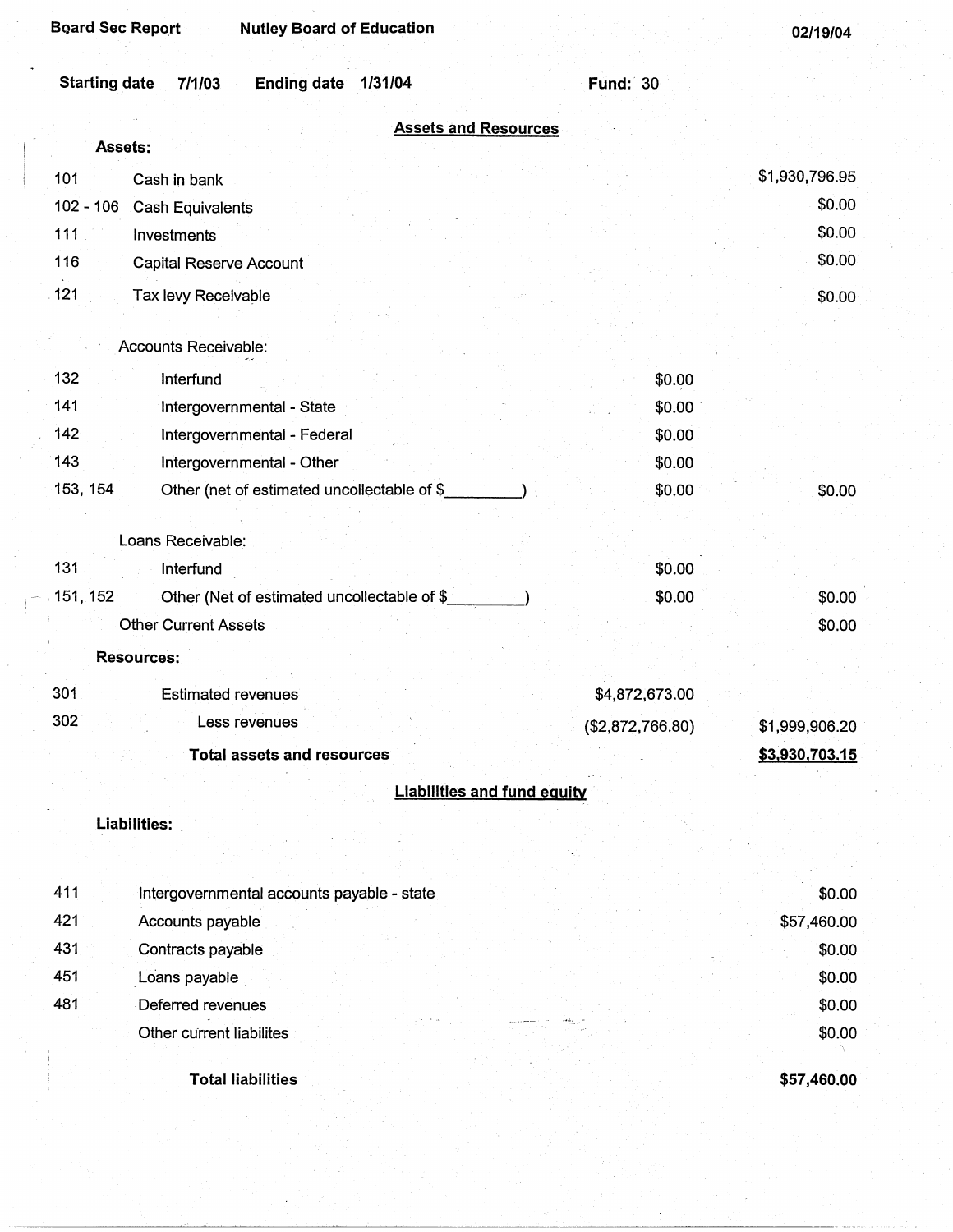| Board Sec Report     |        | <b>Nutley Board of Education</b> |  |  | 02/19/04        |  |
|----------------------|--------|----------------------------------|--|--|-----------------|--|
|                      |        |                                  |  |  |                 |  |
| <b>Starting date</b> | 7/1/03 | Ending date 1/31/04              |  |  | <b>Fund: 30</b> |  |

### Fund **Balance:**

| Appropriated: |                                                 |                  |                |                |
|---------------|-------------------------------------------------|------------------|----------------|----------------|
| 753,754       | Reserve for encumbrances                        |                  | \$619,329.00   |                |
| 761           | Capital reserve account - July                  |                  | \$0.00         |                |
| 604           | Add: Increase in capital reserve                |                  | \$0.00         |                |
| 307           | Less: Budgeted withdrawal from capital reserve  |                  | \$0.00         | \$0.00         |
| 762           | Adult education programs                        |                  | \$0.00         |                |
| 751,752,76x   | Other reserves                                  |                  | (\$117,920.10) |                |
| 601           | Appropriations                                  | \$4,754,752.90   |                |                |
| 602           | (\$881,509.75)<br>Less: Expenditures            |                  |                |                |
|               | (\$619,329.00)<br>Encumbrances                  | (\$1,500,838.75) | \$3,253,914.15 |                |
|               | Total appropriated                              |                  | \$3,755,323.05 |                |
|               | Unappropriated:                                 |                  |                |                |
| 770           | Fund balance, July 1                            |                  | \$0.00         |                |
| 303           | Budgeted fund balance.                          |                  | \$117,920.10   |                |
|               | <b>Total fund balance</b>                       |                  |                | \$3,873,243.15 |
|               | Total liabilites and fund equity                |                  |                | \$3,930,703.15 |
|               | <b>Recapitulation of Budgeted Fund Balance:</b> |                  |                |                |

#### **Recapitulation of Budgeted-Fund Balance:**

|                                    | <b>Budgeted</b>  | <b>Actual</b>    | <b>Variance</b>  |
|------------------------------------|------------------|------------------|------------------|
| Appropriations                     | \$4,754,752.90   | \$1,500,838.75   | \$3,253,914.15   |
| Revenues                           | (\$4,872,673.00) | (\$2,872,766.80) | (\$1,999,906.20) |
| Subtotal                           | (\$117,920.10)   | (\$1,371,928.05) | \$1,254,007.95   |
| Change in capital reserve account: |                  |                  |                  |
| Plus - Increase in reserve         | \$0.00           | \$0.00           | \$0.00           |
| Less - Withdrawal from reserve     | \$0.00           |                  | \$0.00           |
| Subtotal                           | (\$117,920.10)   | (\$1,371,928.05) | \$1,254,007.95   |
| Less: Adjustment for prior year    | (\$0.00)         | (\$0.00)         |                  |
| Budgeted fund balance              | (\$117,920.10)   | (\$1,371,928.05) | \$1,254,007.95   |

Prepared and submitted by :

Board Secretary  $(17,920.10)$   $(1,371,9)$ <br> $\overbrace{=}$ 

 $2/19/04$ / ate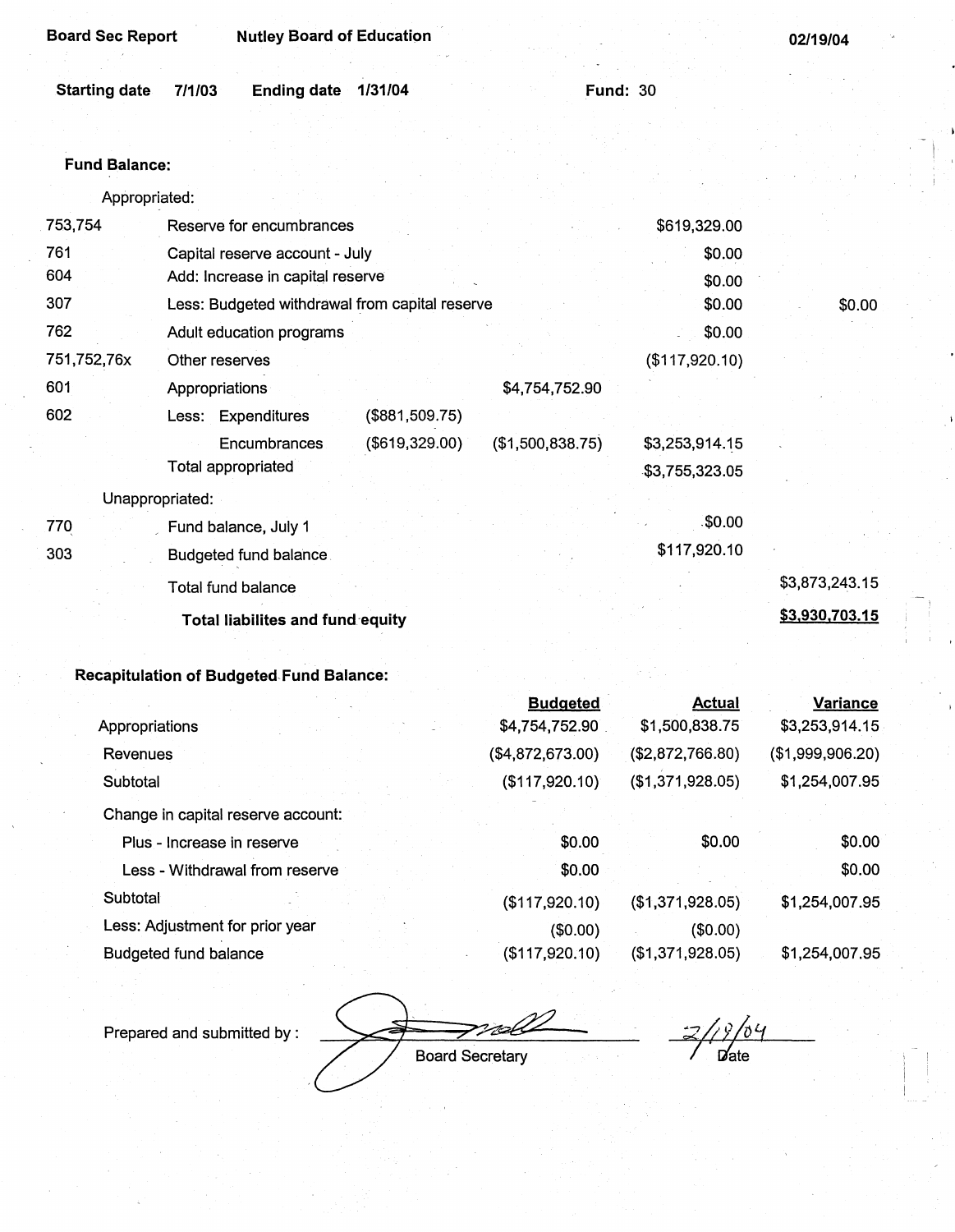| <b>Board Sec Report</b><br><b>Nutley Board of Education</b>     |                 | 02/19/04    |
|-----------------------------------------------------------------|-----------------|-------------|
| <b>Ending date</b><br><b>Starting date</b><br>7/1/03<br>1/31/04 | <b>Fund: 40</b> |             |
| <b>Assets and Resources</b><br>Assets:                          |                 |             |
| 101<br>Cash in bank                                             |                 | \$9,699.88  |
| $102 - 106$<br><b>Cash Equivalents</b>                          |                 | \$0.00      |
| $111 -$<br>Investments                                          |                 | \$0.00      |
| 116<br><b>Capital Reserve Account</b>                           |                 | \$0.00      |
| 121<br>Tax levy Receivable                                      |                 | \$0.00      |
|                                                                 |                 |             |
| Accounts Receivable:                                            |                 |             |
| 132<br>Interfund                                                | \$0.00          |             |
| 141<br>Intergovernmental - State                                | \$0.00          |             |
| 142<br>Intergovernmental - Federal                              | \$0.00          |             |
| 143<br>Intergovernmental - Other                                | \$0.00          |             |
| 153, 154<br>Other (net of estimated uncollectable of \$         | \$0.00          | \$0.00      |
| Loans Receivable:                                               |                 |             |
| 131<br>Interfund                                                | \$0.00          |             |
| 151, 152<br>Other (Net of estimated uncollectable of \$_        | \$0.00          | \$0.00      |
| <b>Other Current Assets</b>                                     |                 | \$0.00      |
| <b>Resources:</b>                                               |                 |             |
| 301<br><b>Estimated revenues</b>                                | \$141,818.00    |             |
| 302<br>Less revenues                                            | (\$137,217.00)  | \$4,601.00  |
| <b>Total assets and resources</b>                               |                 | \$14,300.88 |
| <b>Liabilities and fund equity</b>                              |                 |             |
| Liabilities:                                                    |                 |             |
|                                                                 |                 |             |
| 411<br>Intergovernmental accounts payable - state               |                 | \$0.00      |
| 421<br>Accounts payable                                         |                 | \$0.00      |
| 431<br>Contracts payable                                        |                 | \$0.00      |
| 451<br>Loans payable                                            |                 | \$0.00      |
| 481<br>Deferred revenues                                        |                 | \$0.00      |
| Other current liabilites                                        |                 | \$0.00      |
| <b>Total liabilities</b>                                        |                 | \$0.00      |
|                                                                 |                 |             |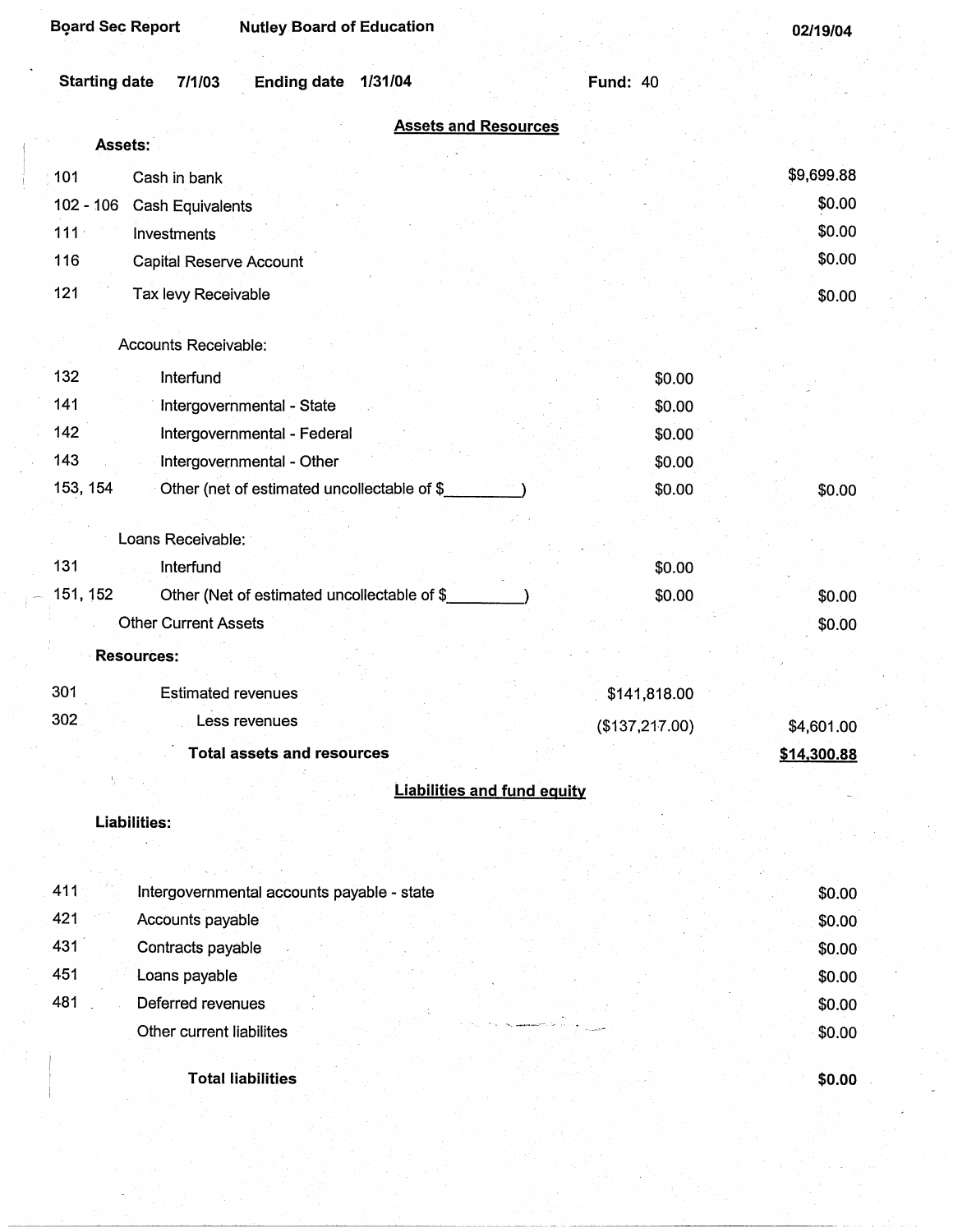| <b>Board Sec Report</b> |        | <b>Nutley Board of Education</b> |  |                 |  | 02/19/04 |
|-------------------------|--------|----------------------------------|--|-----------------|--|----------|
|                         |        |                                  |  |                 |  |          |
| <b>Starting date</b>    | 7/1/03 | Ending date 1/31/04              |  | <b>Fund: 40</b> |  |          |

#### **Fund Balance:**

| Appropriated: |                                                |                 |             |             |
|---------------|------------------------------------------------|-----------------|-------------|-------------|
| 753,754       | Reserve for encumbrances                       |                 | \$14,300.00 |             |
| 761           | Capital reserve account - July                 |                 | \$0.00      |             |
| 604           | Add: Increase in capital reserve               |                 | \$0.00      |             |
| 307           | Less: Budgeted withdrawal from capital reserve |                 | \$0.00      | \$0.00      |
| 762           | Adult education programs                       |                 | \$0.00      |             |
| 751,752,76x   | Other reserves                                 |                 | \$0.00      |             |
| 601           | Appropriations                                 | \$141,818.00    |             |             |
| 602           | (\$127,517.50)<br>Less: Expenditures           |                 |             |             |
|               | (\$14,300.00)<br>Encumbrances                  | (\$141, 817.50) | \$0.50      |             |
|               | Total appropriated                             |                 | \$14,300.50 |             |
|               | Unappropriated:                                |                 |             |             |
| 770           | Fund balance, July 1                           |                 | \$0.38      |             |
| 303           | <b>Budgeted fund balance</b>                   |                 | \$0.00      |             |
|               | Total fund balance                             |                 |             | \$14,300.88 |
|               | <b>Total liabilites and fund equity</b>        |                 |             | \$14,300.88 |
|               |                                                |                 |             |             |

## **Recapitulation of Budgeted** Fund **Balance:**

|                                    | <b>Budgeted</b> | <b>Actual</b>  | Variance     |
|------------------------------------|-----------------|----------------|--------------|
| Appropriations                     | \$141,818.00    | \$141,817.50   | \$0.50       |
| <b>Revenues</b>                    | (\$141, 818.00) | (\$137,217.00) | (\$4,601.00) |
| Subtotal                           | \$0.00          | \$4,600.50     | (\$4,600.50) |
| Change in capital reserve account: |                 |                |              |
| Plus - Increase in reserve         | \$0.00          | \$0.00         | \$0.00       |
| Less - Withdrawal from reserve     | \$0.00          |                | \$0.00       |
| Subtotal                           | \$0.00          | \$4,600.50     | (\$4,600.50) |
| Less: Adjustment for prior year    | \$0.00          | \$0.00         |              |
| <b>Budgeted fund balance</b>       | \$0.00          | \$4,600.50     | (\$4,600.50) |

Prepared and submitted by :

Board Secretary

 $19/04$  $\overline{D}$ ate

 $\mathbb{I}$  '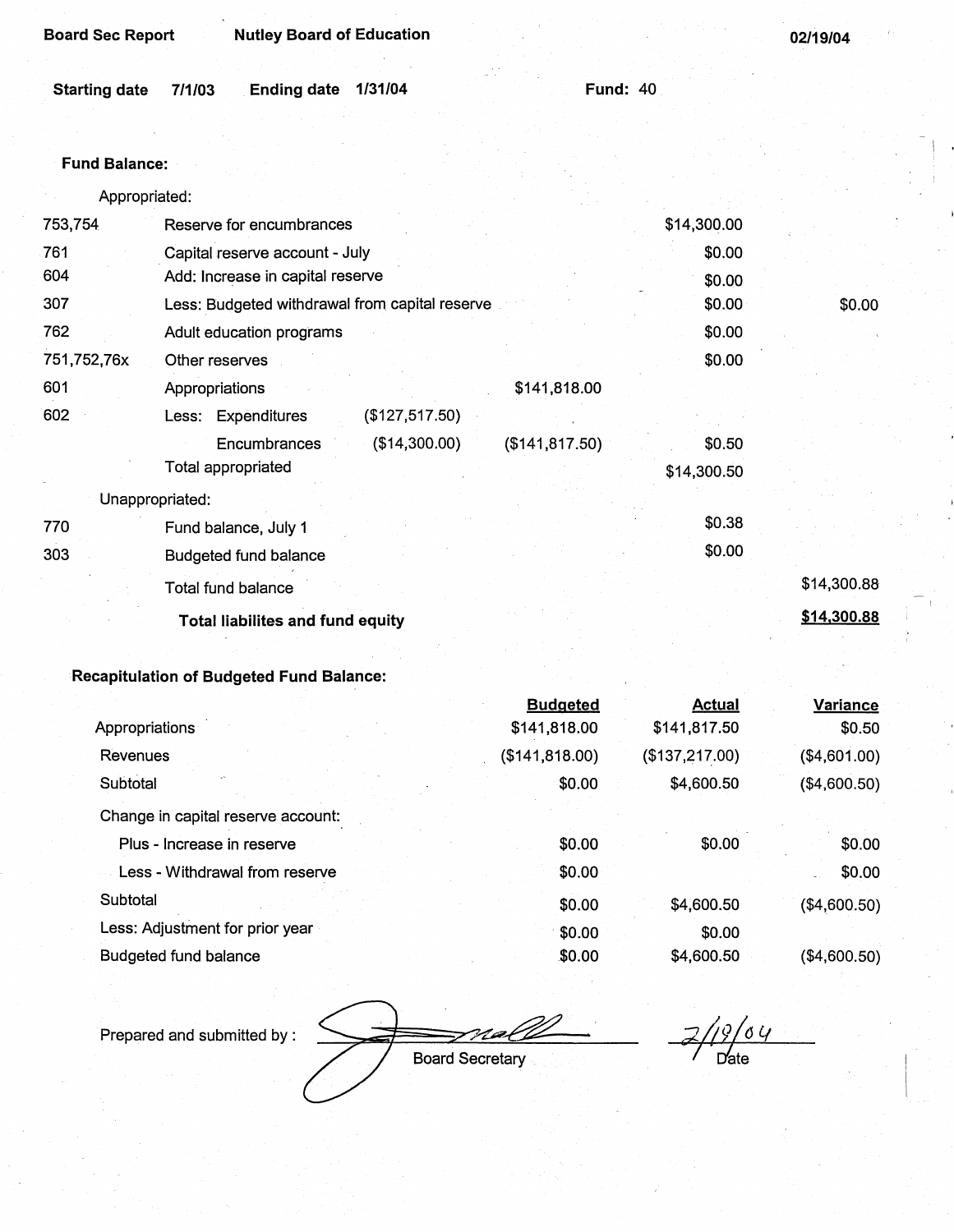| <b>Nutley Board of Education</b><br><b>Board Sec Report</b> |                 | 02/19/04          |
|-------------------------------------------------------------|-----------------|-------------------|
| Ending date 1/31/04<br><b>Starting date</b><br>7/1/03       | <b>Fund: 50</b> |                   |
| <b>Assets and Resources</b>                                 |                 |                   |
| Assets:                                                     |                 | \$23,360.03       |
| 101<br>Cash in bank                                         |                 | \$150.00          |
| $102 - 106$<br><b>Cash Equivalents</b>                      |                 | \$0.00            |
| 111<br>Investments                                          |                 | \$0.00            |
| 116<br><b>Capital Reserve Account</b>                       |                 |                   |
| 121<br>Tax levy Receivable                                  |                 | \$0.00            |
| Accounts Receivable:                                        |                 |                   |
| 132<br>Interfund                                            | \$0.00          |                   |
| 141<br>Intergovernmental - State                            | \$0.00          |                   |
| Intergovernmental - Federal<br>142                          | \$0.00          |                   |
| 143<br>Intergovernmental - Other                            | \$0.00          |                   |
| Other (net of estimated uncollectable of \$<br>153, 154     | \$0.00          | \$0.00            |
|                                                             |                 |                   |
| Loans Receivable:                                           |                 |                   |
| 131<br>Interfund                                            | \$0.00          |                   |
| Other (Net of estimated uncollectable of \$_<br>151, 152    | \$0.00          | \$0.00            |
| <b>Other Current Assets</b>                                 |                 | \$13,749.02       |
| <b>Resources:</b>                                           |                 |                   |
| 301<br><b>Estimated revenues</b>                            | \$0.00          |                   |
| 302<br>Less revenues                                        | (\$422,547.08)  | (\$422,547.08)    |
| <b>Total assets and resources</b>                           |                 | $($ \$385,288.03) |
| <b>Liabilities and fund equity</b>                          |                 |                   |
| Liabilities:                                                |                 |                   |
|                                                             |                 |                   |
| 411<br>Intergovernmental accounts payable - state           |                 | \$0.00            |
| 421<br>Accounts payable                                     |                 | \$0.00            |
| 431<br>Contracts payable                                    |                 | \$0.00            |
| 451<br>Loans payable                                        |                 | \$0.00            |
| 481<br>Deferred revenues                                    |                 | \$4,648.54        |
| Other current liabilites                                    |                 | \$19,764.44       |

Total liabilities

**\$24,412.98**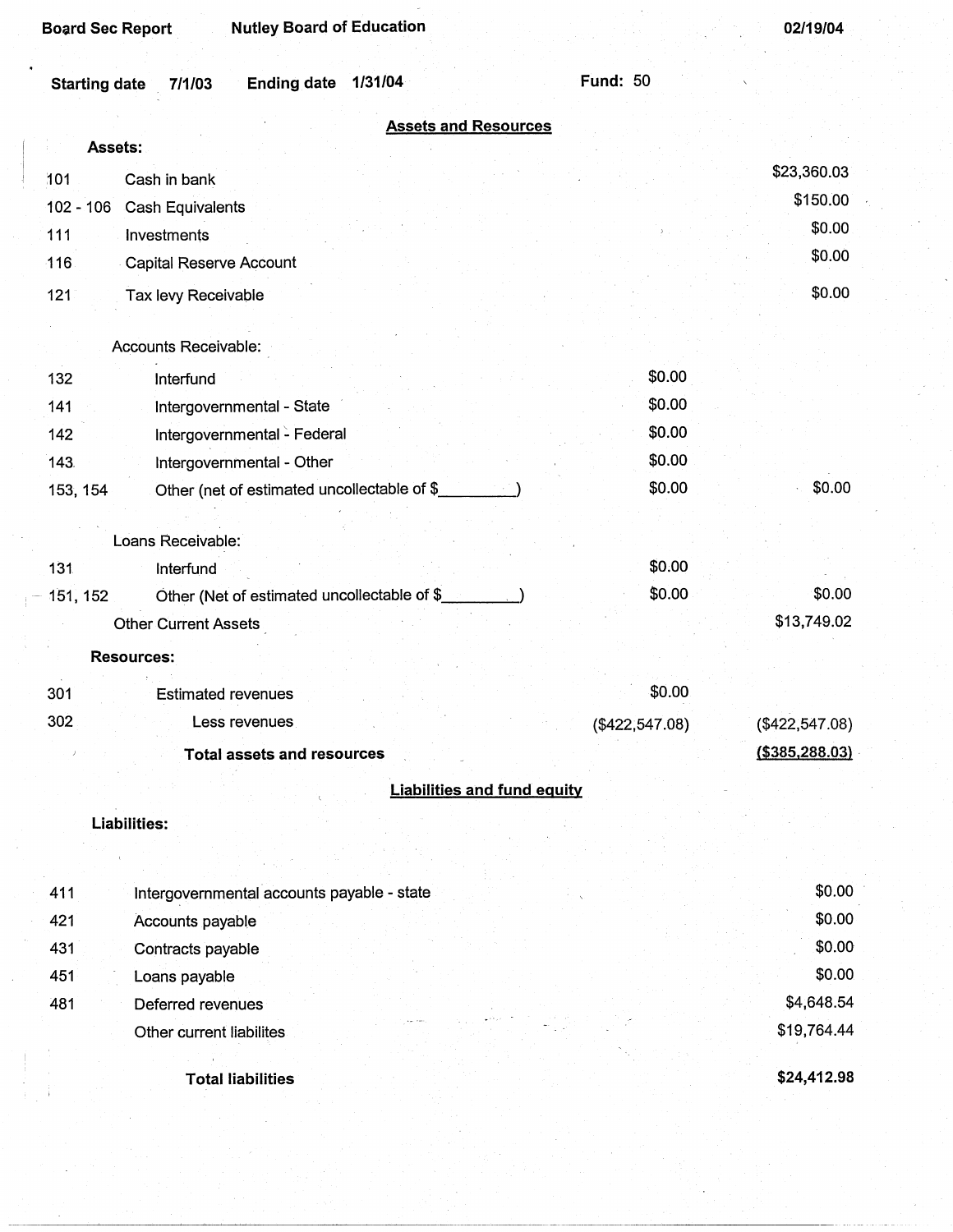| <b>Board Sec Report</b> |                                                | <b>Nutley Board of Education</b> |                 |                | 02/19/04          |
|-------------------------|------------------------------------------------|----------------------------------|-----------------|----------------|-------------------|
| <b>Starting date</b>    | <b>Ending date</b><br>7/1/03                   | 1/31/04                          | <b>Fund: 50</b> |                |                   |
|                         |                                                |                                  |                 |                |                   |
| <b>Fund Balance:</b>    |                                                |                                  |                 |                |                   |
| Appropriated:           |                                                |                                  |                 |                |                   |
| 753,754                 | Reserve for encumbrances                       |                                  |                 | \$239,849.14   |                   |
| 761                     | Capital reserve account - July                 |                                  |                 | \$0.00         |                   |
| 604                     | Add: Increase in capital reserve               |                                  |                 | \$0.00         |                   |
| 307                     | Less: Budgeted withdrawal from capital reserve |                                  |                 | \$0.00         | \$0.00            |
| 762                     | Adult education programs                       |                                  |                 | \$0,00         |                   |
| 751,752,76x             | Other reserves                                 |                                  |                 | \$0.00         |                   |
| 601                     | Appropriations                                 |                                  | \$101.45        |                |                   |
| 602                     | Less: Expenditures                             | (\$409,701.01)                   |                 |                |                   |
|                         | Encumbrances                                   | (\$239,849.14)                   | (\$649,550.15)  | (\$649,448.70) |                   |
|                         | <b>Total appropriated</b>                      |                                  |                 | (\$409,599.56) |                   |
|                         | Unappropriated:                                |                                  |                 |                |                   |
| 770                     | Fund balance, July 1                           |                                  |                 | \$0.00         |                   |
| 303                     | <b>Budgeted fund balance</b>                   |                                  |                 | (\$101.45)     |                   |
|                         | <b>Total fund balance</b>                      |                                  |                 |                | (\$409,701.01)    |
|                         | <b>Total liabilites and fund equity</b>        |                                  |                 |                | $($ \$385,288.03) |

|                                    | <b>Budgeted</b>       | Actual         | Variance          |
|------------------------------------|-----------------------|----------------|-------------------|
| <b>Appropriations</b>              | \$101.45              | \$649,550.15   | (\$649,448.70)    |
| Revenues                           | \$0.00                | (\$422,547.08) | \$422,547.08      |
| Subtotal                           | \$101.45              | \$227,003.07   | (\$226,901.62)    |
| Change in capital reserve account: |                       |                |                   |
| Plus - Increase in reserve         | \$0.00                | \$0.00         | \$0.00            |
| Less - Withdrawal from reserve     | $$0.00 \end{bmatrix}$ |                | \$0.00            |
| Subtotal                           | \$101.45              | \$227,003.07   | $($ \$226,901.62) |
| Less: Adjustment for prior year    | \$0.00                | \$0.00         |                   |
| Budgeted fund balance              | \$101.45              | \$227,003.07   | (\$226,901.62)    |

Prepared and submitted by :

Board Secretary

 $\frac{2/19/84}{\text{Date}}$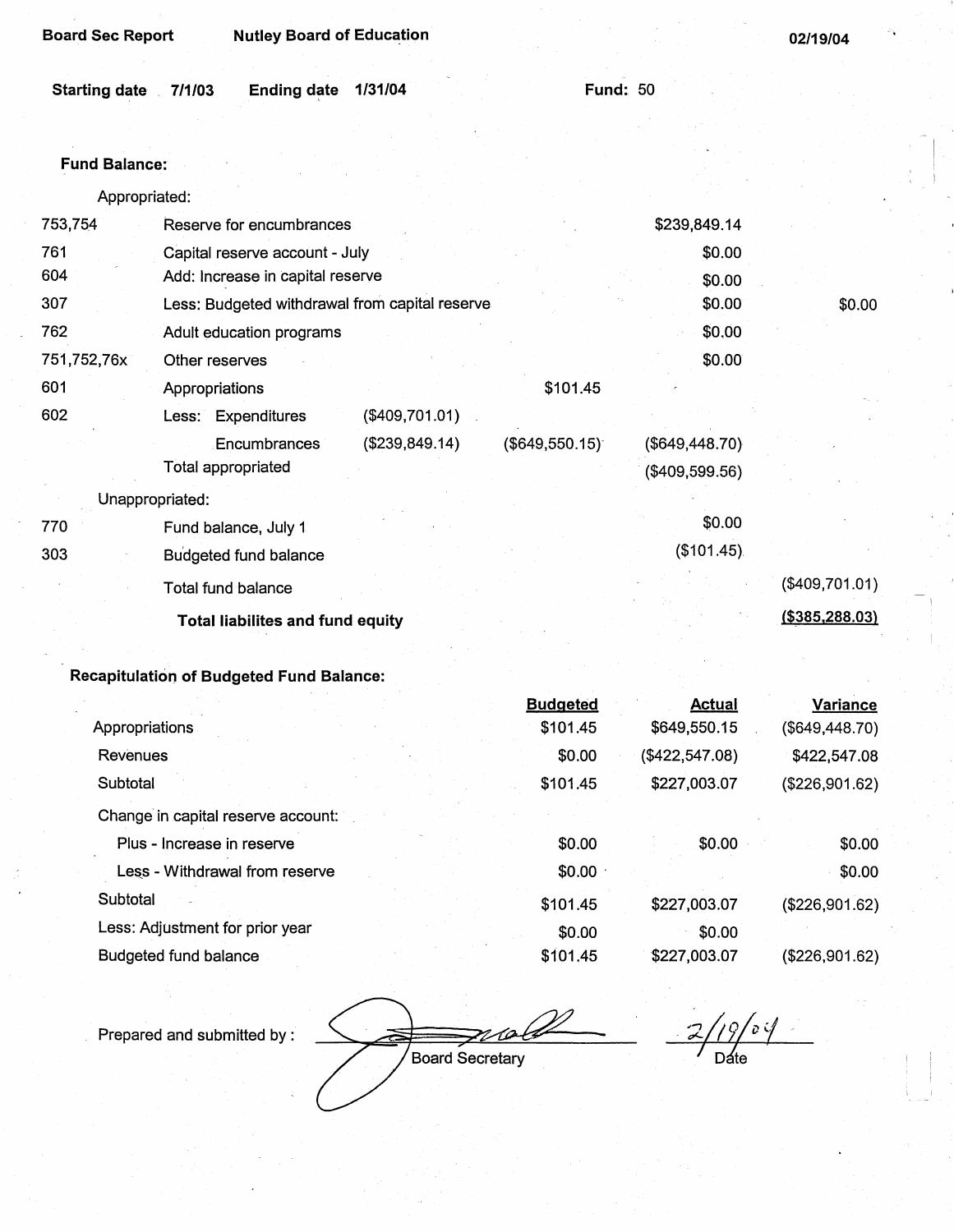| <b>Board Sec Report</b><br><b>Nutley Board of Education</b>          |                 | 02/19/04       |
|----------------------------------------------------------------------|-----------------|----------------|
| Đ<br><b>Starting date</b><br>7/1/03<br><b>Ending date</b><br>1/31/04 | <b>Fund: 55</b> |                |
| <b>Assets and Resources</b><br><b>Assets:</b>                        |                 |                |
| $ 101\rangle$<br>Cash in bank                                        |                 | \$139,303.37   |
| 102 - 106 Cash Equivalents                                           |                 | \$300.00       |
| 111<br>Investments                                                   |                 | \$0.00         |
| 116<br>Capital Reserve Account                                       |                 | \$0.00         |
| 121<br>Tax levy Receivable                                           |                 | \$0.00         |
| Accounts Receivable:                                                 |                 |                |
| 132<br>Interfund                                                     | \$0.00          |                |
| 141<br>Intergovernmental - State                                     | \$0.00          |                |
| 142<br>Intergovernmental - Federal                                   | \$0.00          |                |
| 143<br>Intergovernmental - Other                                     | \$0.00          |                |
| 153, 154<br>Other (net of estimated uncollectable of \$              | \$1,792.36      | \$1,792.36     |
| Loans Receivable:                                                    |                 |                |
| 131<br>Interfund                                                     | \$0.00          |                |
| 151, 152<br>Other (Net of estimated uncollectable of \$_             | \$0.00          | \$0.00         |
| <b>Other Current Assets</b>                                          |                 | \$0.00         |
| <b>Resources:</b>                                                    |                 |                |
| 301<br><b>Estimated revenues</b>                                     | \$0.00          |                |
| 302<br>Less revenues                                                 | (\$248,009.77)  | (\$248,009.77) |
| <b>Total assets and resources</b>                                    |                 | (\$106,614.04) |
| <b>Liabilities and fund equity</b>                                   |                 |                |
| Liabilities:                                                         |                 |                |
| 411<br>Intergovernmental accounts payable - state                    |                 | \$0.00         |

| 421 | Accounts payable         | \$0.00       |
|-----|--------------------------|--------------|
| 431 | Contracts payable        | \$0.00       |
| 451 | Loans payable            | \$0.00       |
| 481 | Deferred revenues        | \$0.00       |
|     | Other current liabilites | \$183,758.26 |
|     |                          |              |
|     | <b>Total liabilities</b> | \$183,758.26 |
|     |                          |              |

 $\mathcal{A}$ 

 $\frac{1}{4}$